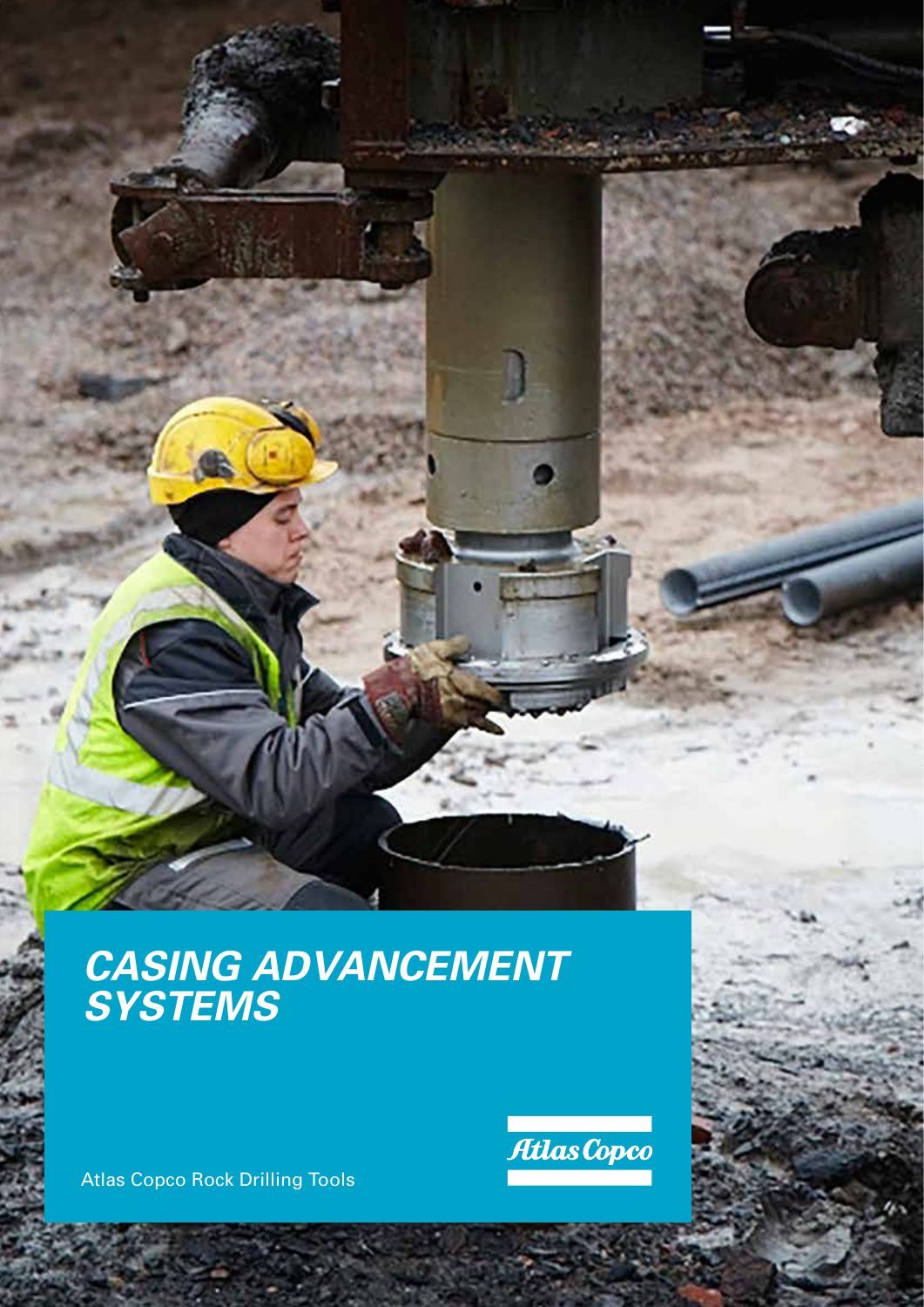

# **PRODUCTIVITY IN A PIPE**

## Creating stability

Drilled casings, or casing advancement systems, are today's preferred method for drilling in difficult ground conditions; boulders and loose formations. There are three main reasons for its' increased usage: productivity, quality and risk management.

**When drilling in overburden the conditions are often challenging with risk for collapsing walls, hole deviations and failure to reach design depth or bedrock. All threats to productivity and quality.**

Compared to other methods, casing advancement is in most cases the best and most productive alternative with highest reliability in hole straightness and reliable assurances that targeted depth or bedrock is reached. These are all essential parameters in construction works.

#### **Designed for efficiency**

Atlas Copco Casing advancement systems are based on three key elements: a pilot bit to drill the hole, a ring bit (or reamer) to enlarge the hole, and a casing shoe to transfer part of the impact to the casing.

The system enables the casing to advance simultaneously with the drillstring and offers a possibility to either retrieve or leave the casing in the ground.

Simply put, casing advancement systems meet all challenges and keeps both efficiency and productivity high even in the most difficult ground conditions.

#### **Less risk – better quality**

Atlas Copco casing advancement systems enable contractors to perform their work faster with higher quality and reduced risk. The system adds value whether the mission is to install foundation, support elements or simply case the hole in collapsing formation.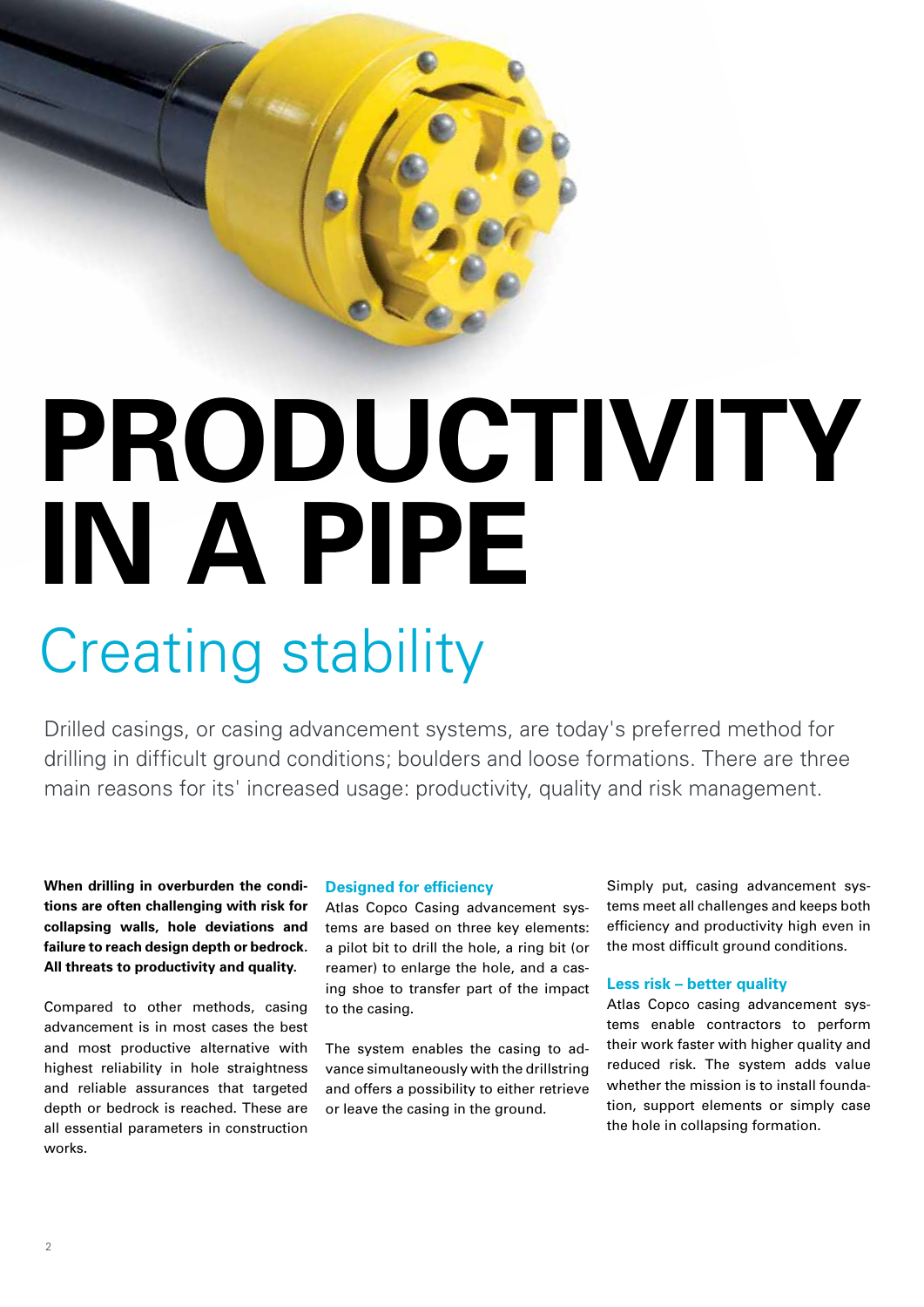

#### **Making the difficult simple**

Todays complexity of projects makes it even more important to select reliable methods, which lower the total costs of operation.

Complexity brings more parameters to consider and with that also more uncertainties. If an uncertainty or a risk becomes a real problem, failing to reach the target, there will be additional cost to the project. Professional contractors keep their competitive edge by reducing the risks and looking beyond the obvious.

"The main advantage of Symmetrix is speed. We drill a metre in 12 minutes, compared to 60 minutes with the old method. A secondary, but equally important factor, is the ability to drill below the casing without the need to change the drill string. Instead we are using the drill through feature of the Symmetrix. This saves a lot of time and increases the productivity even further"

Vitor Costa, Project Engineer, Leixoe Harbor, Portugal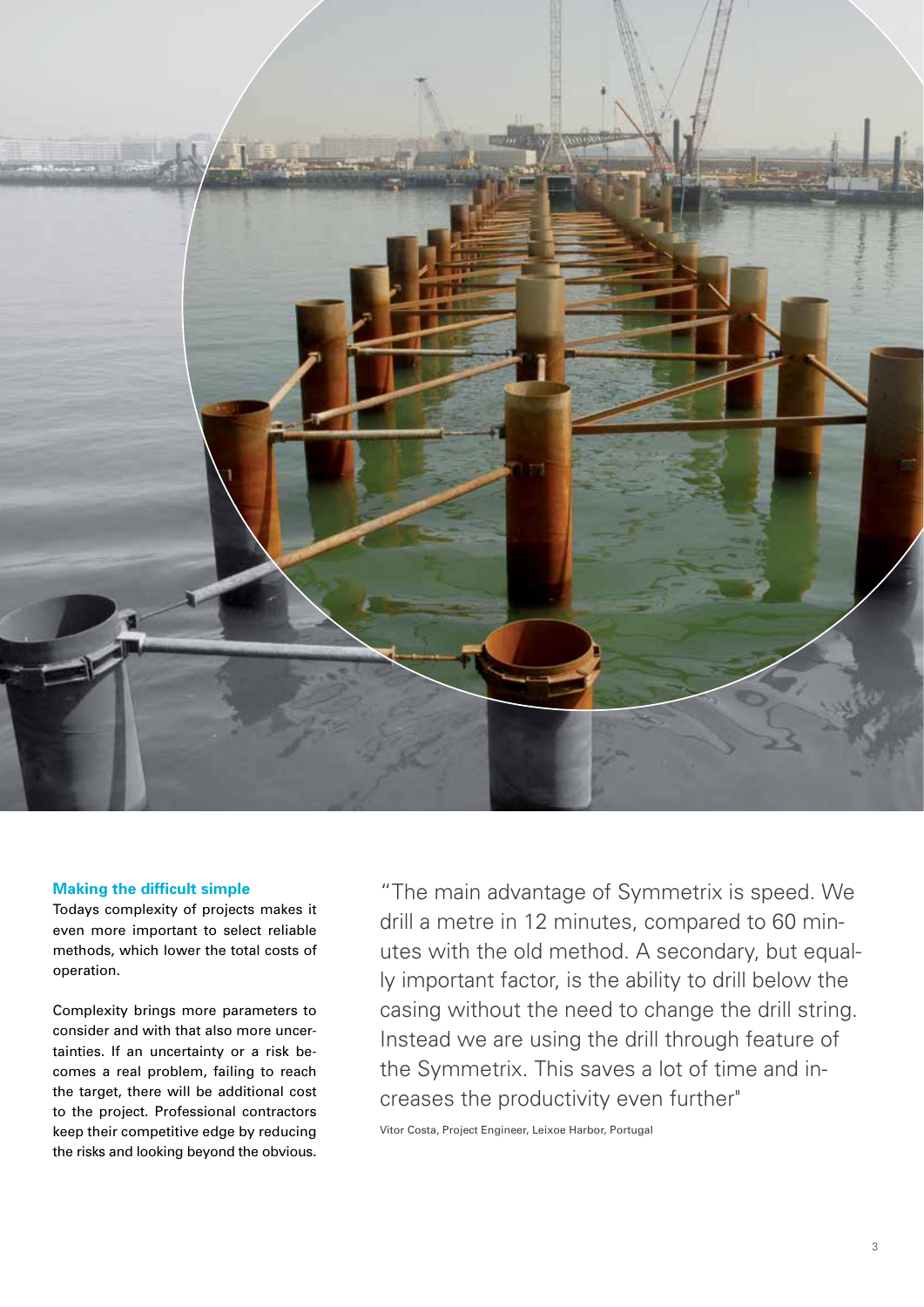# **CASING ADVANCEMENT IN ACTION** A multitude of applications

There are numerous applications where overburden, unconsolidated geology and poor ground formations provide tough challenges. For example in construction, mining and also well drilling for water and energy.

**In some cases, the challenge is to keep the hole open and to prevent loose formations from caving in. This is achieved by installing casing in the collapsing layers enabling deeper drilling into solid rock.** 

In other cases, the target can be to construct foundations or improve characteristics of soil or poor ground, by installing temporary or permanent casings. This is used for bridges, buildings and other infrastructures like dams, roads, tunnels and ports.

Casing advancement systems bring added value to all project stakeholders. Today, drilled casing becomes increasingly popular as the method offers all benefits required from a casing solution.

#### **FOUNDATION WORK**

**The past years, drilled casings have replaced many other conventional methods in difficult ground formations. High demands on productivity, drilling accuracy and ability to drill inclined piles for foundation work makes casing advancement systems increasingly popular both for end bearing and friction piles.**

With todays complex and competitive business environment, risk management is a central and crucial factor. Project managers are seeking solutions with reduced risk, foreseeable cost and reliable time planning.

Atlas Copco casing advancement systems enable contractors to drill with high penetration rate to required depth in very challenging formations.

The ability to drill micropiles in dense, urban areas with limited space is improved with the casing advancement systems, as small rigs can handle relatively larger micropiles.

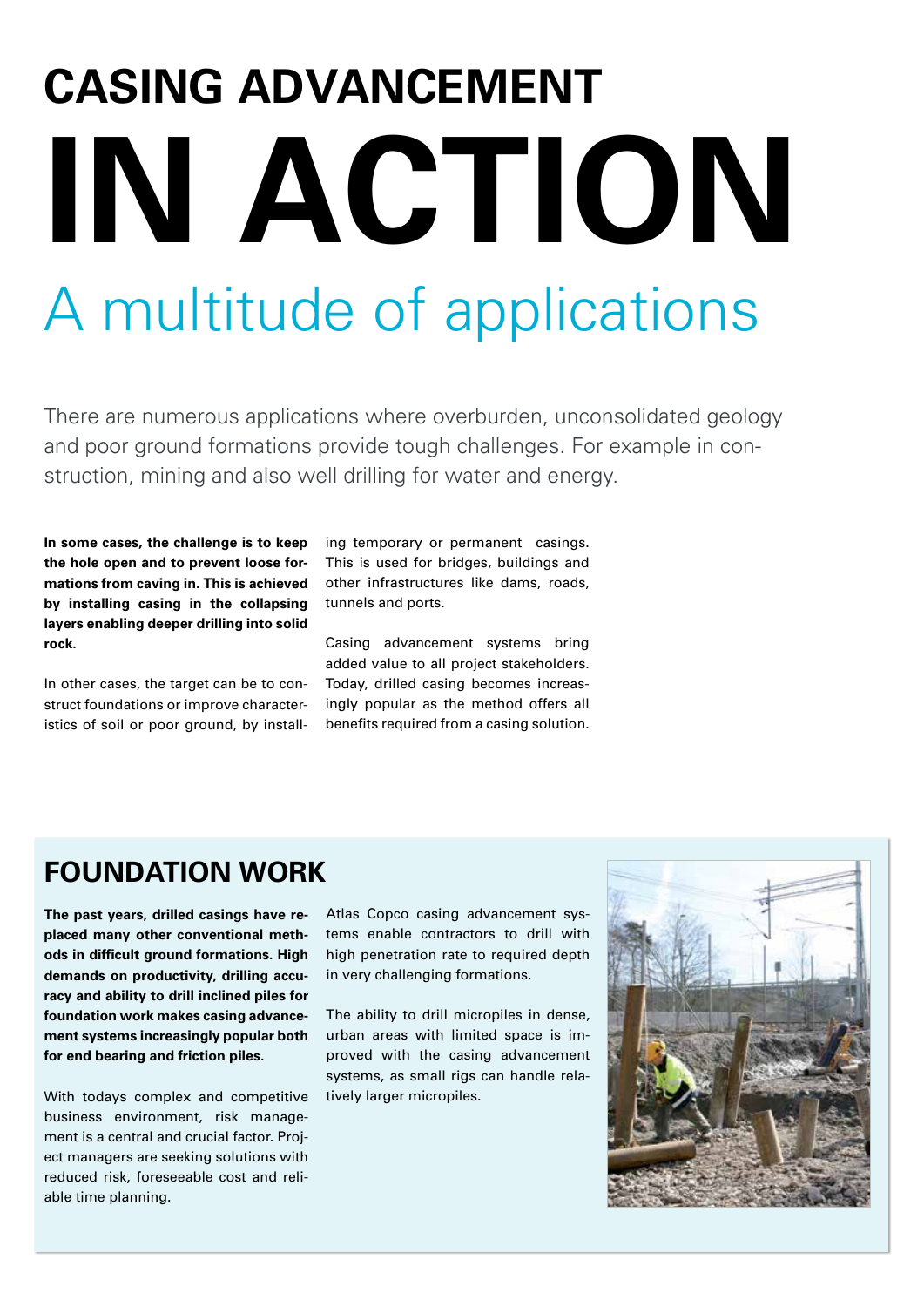#### **WELL DRILLING**

**Wherever there is a well to be drilled for water or energy, there is always a need to case the overburden layer. For any well driller, productivity and high utilization of equipment is critical to succeed, quick and reliable drilling in overburden is a key factor to achieve this.**

Well drilling is frequently done in urban, developed areas where the well must be drilled as quick as possible with minimum of impact on surroundings. Most of the wells are drilled without any detailed ground investigation, and the demands are high on the systems ability to perform well in any ground condition.

Atlas Copco offers the solution which can be used with small, compact rigs (using the DTH drilling method) with excellent results in almost any ground condition.



#### **PIPE ROOFING AND ANCHORING**

**As tunnelling projects more often encounter challenging conditions such as soil, weak rock or shallow overburden, casing advancement systems have found their way into tunnelling support systems.**

Pipe roofing is a method of pre-reinforcing the ground ahead of the tunnel face to ensure that the excavation can proceed safely. Steel casing is installed in an umbrella pattern around the excavation line, forming a protective arch under which the tunnel can advance.

Tieback (or ground) anchors are common all over the the world. They are typically installed to provide support for slopes or other structures. They can be installed in combination with a retaining wall structure, as individual or systematic support.

Reliable productivity, straightness of drilling and minimized disturbance to the formation are key factors for both pipe roofing and tieback anchoring. All which match perfectly with the Atlas Copco casing advancement systems.



#### **OTHER APPLICATIONS**

**There are numerous applications where the ground is difficult, but there is a need for stable holes to either take samples in exploration, start an oil well or simply underpass a road.** 

Drilled casings are perfectly suited as the hole is stabilized in the same instant as it is drilled. This means it can be utilized for its purpose very quickly and in a reliable way. When drilling holes for critical applications, the cost of failure is simply too high to take any unnecessary risks. Casing advancement systems are in many ways the most suitable solution for a variety of applications.

With an increasing urbanization, the infrastructure needs continuous development. At the same time, the urban life must not be disturbed while developing the area. By drilling casings as underpasses the utility pipe is ready much quicker, safer and with much less disturbance than with traditional methods.

Casing advancement is also suitable for applications with special requirements such as blasting holes under water, predrilled holes for grouting in challenging formations, conductor casings for oil and gas.

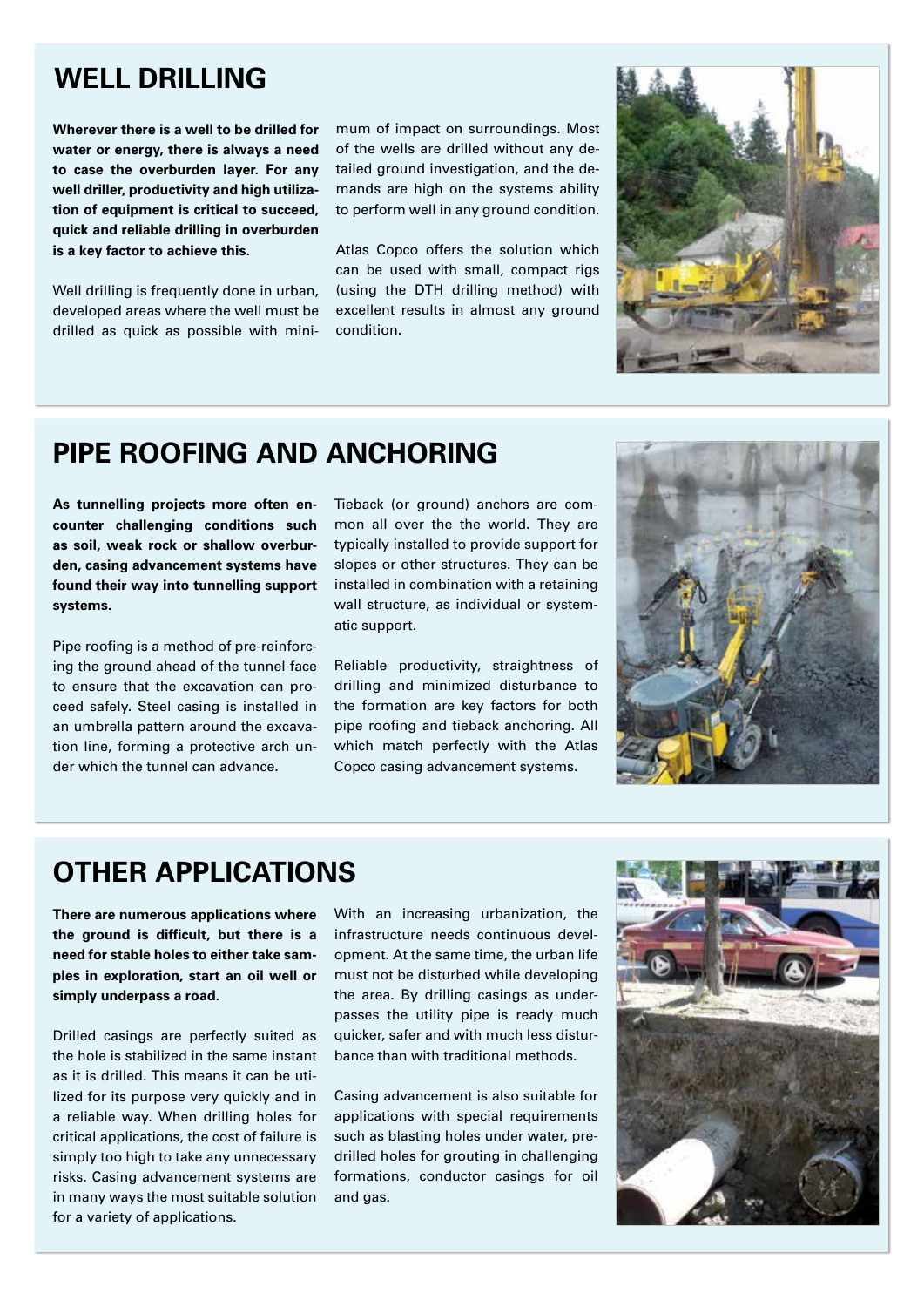# **SIMPLY THE BEST**

Every casing advancement project has its challenges, whether deep or shallow holes, sensitivity or productivity demands. The systems from Atlas Copco offer a spectrum of solutions to meet any project demands in the most efficient way.

## **Symmetrix PRODUCTIVITY AND PRECISION**

**In construction works, it is imperative with accuracy and reliability of the drilling to meet the tight time schedules. The often complex operations place high demands on productivity and speed to meet deadline – regardless of ground conditions.**

This is exactly where the Symmetrix system is at its best – where ground is difficult, time is limited and precision is crucial. Symmetrix can drill in any direction through a vast mix of formations including very challenging conditions.

#### **The shortest route to bedrock**

Whether there are big boulders, inclined competent layers or hard bed rock, Symmetrix continues to drill until the required depth is reached. The system drills quicker and more accurate than any other method available today.

The system has opened the way to utilize new construction methods that save contractors time and money.



Symmetrix is the king of versatility in overburden drilling. Different models has been designed to meet the demands in a variety of applications

If the installed foundation piles are deviating, the bearing capacity is reduced and increase the number of piles are needed. This drives time and costs and is something all stakeholders wish to minimize.

#### **Saving money with straight holes**

The unique design of Symmetrix enables straight and efficient drilling through any kind of soil or rock. The system provides reliable results with high productivity and precision where conditions are tough and reliability diffcult to achieve with any other method.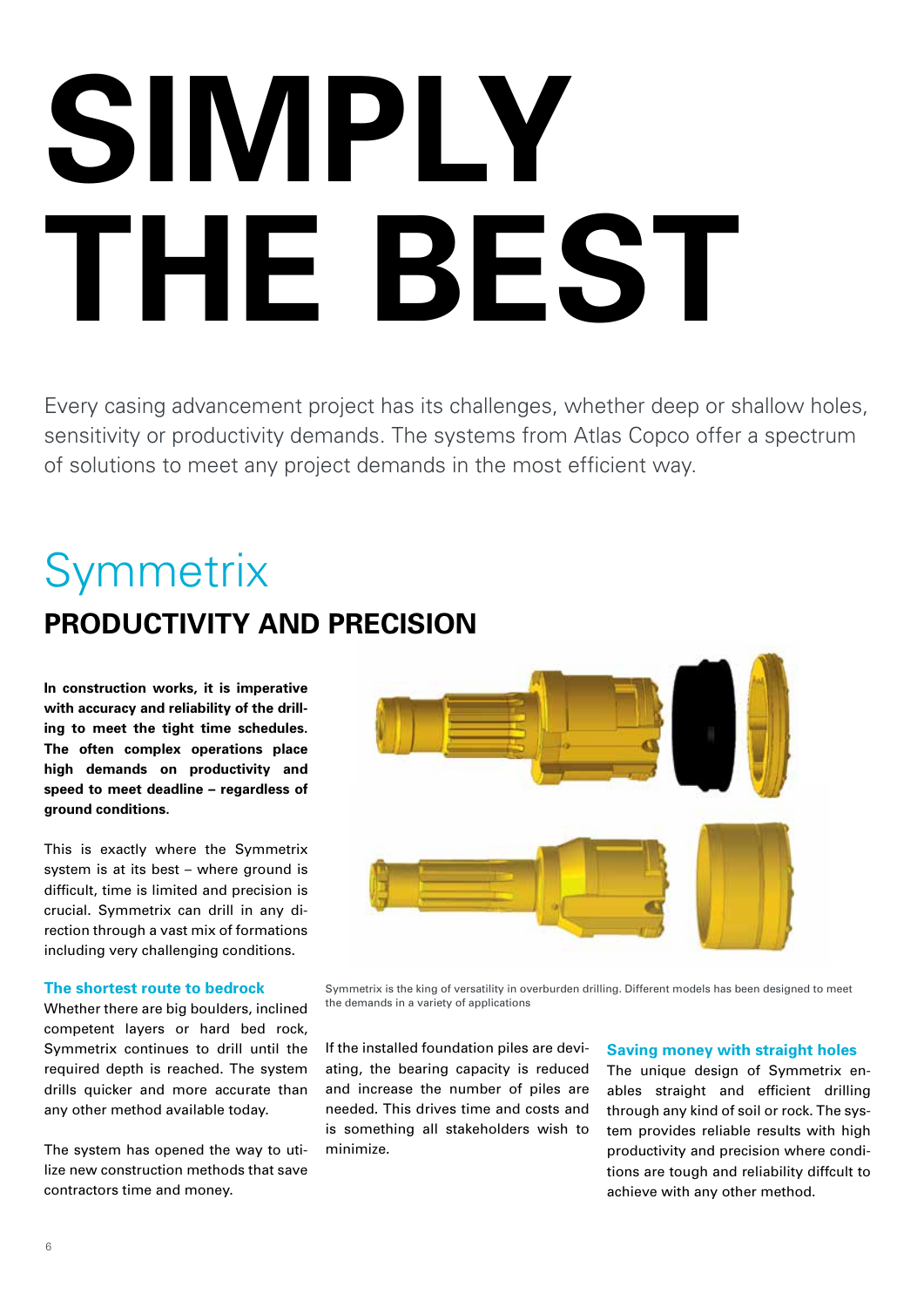

## Elemex **EFFICIENT DRILLING IN SENSITIVE ENVIRONMENTS**

**The global urbanization trend makes drilling in sensitive areas, with existing structures and foundations, more and more common. The risk for disturbances and settlements is high. Air control and minimized overdrilling is essential to reduce these risks.**

Controlling air escape puts high demand on the drilling system. Conventional DTH drilling systems push air straight into the ground, which is a feature derived from rock drilling applications where the removal of cuttings from bit face and cooling of the bit requires more air.

However, in urban areas with loose overburden material, excessive air can escape in surrounding area and disturb the excisting structures. It can also cause increased overdrilling, meaning removing more material than needed. This can cause cavities in the ground, which create risk for settlements in existing structures and foundations close to the drill hole.

#### **Controlling air escape**

Previously, the solutions were limited to drilling with water or using other more expensive methods. This was the case until Elemex was born. The Elemex system is specially designed to meet these challenges, and enables urban drilling by controlling the air and minimizing air escape without jeopardizing productivity.

In fact, The Elemex system not only minimizes air escape, but also prolongs drill bit service life and, in some cases, actually drills faster than any other system available.

In urban drilling, Elemex is not only a safe choice where settlement of neighbouring buildings can be a risk with other methods. It is also a more productive and cost efficient choice.



Elemex reduces air leakage into ground, making drilling in urban areas a less risky operation. Longer service life and increased productivity are just positive side effects!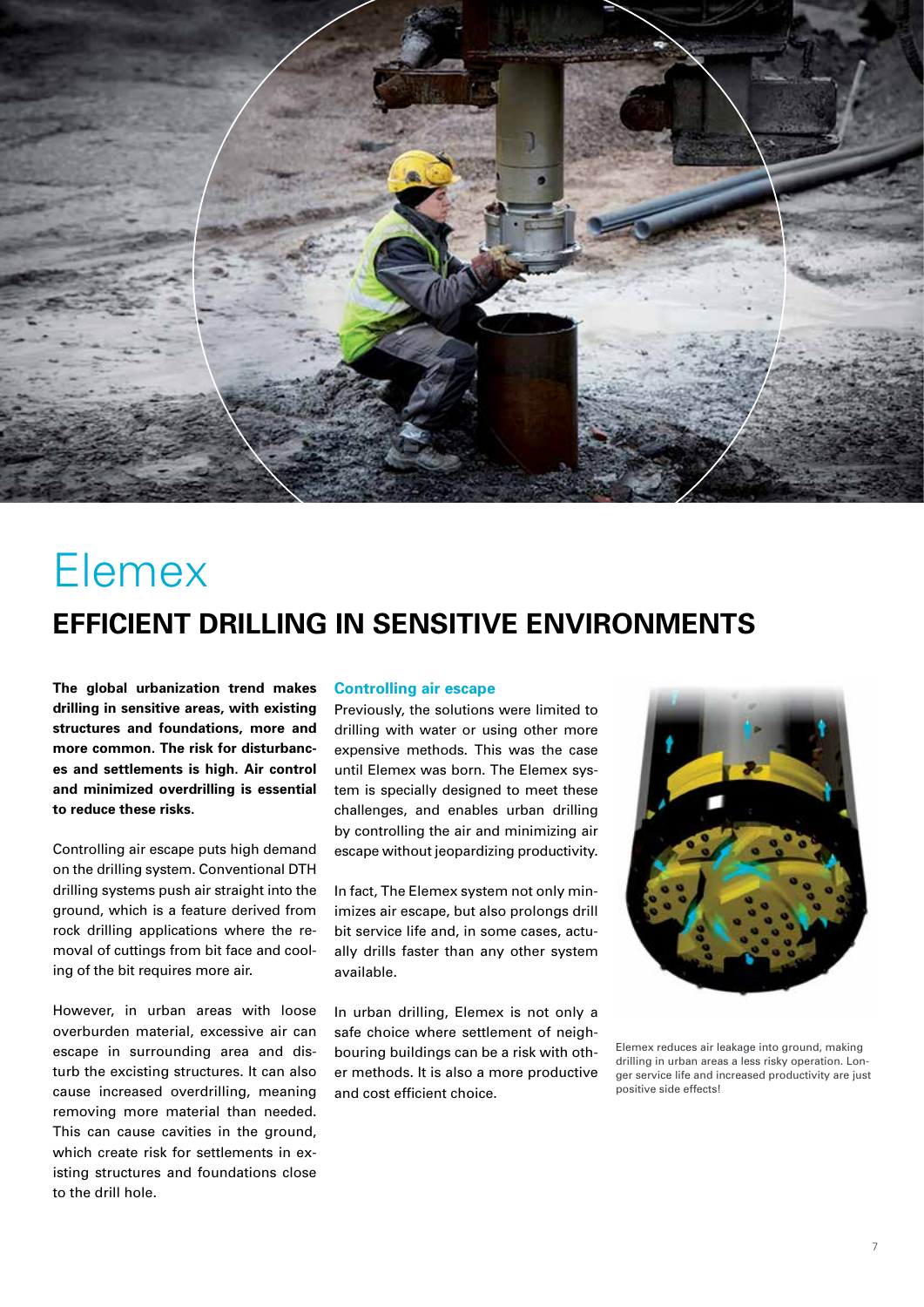#### **SIMPLY THE BEST**



**When drilling permanent casing, particularly at shallow depths, simplicity and cost efficiency are key parameters to consider. The ability to continue below the casing is also of importance, as drilling most often continues into bedrock.** 

Well drilling (energy or water) or blast hole drilling in loose or broken formations, are typical applications where these demands are critical, and where Odex outperforms other solutions.

Odex, with an eccentric reaming wing is perfect for drilling casing through easy homogenous unconsolidated ground, like soil, silt, clay, sand and gravel.

#### **Reaming the way**

At start, the Odex eccentric reaming wing is in the close position. When the system starts drilling at the end of the casing, the reamer swings out in the drilling position and thus enlarges the hole for the casing to advance.



Odex never leaves anything but a shoe with casing in the hole.

At final depth, drilling is stopped and reverse rotation is applied carefully. This causes the reamer to return in to the bit, thus reducing the overall diameter of the drill string, which then can be removed from the hole leaving the casing in place. And – the drill string is ready to go for next hole!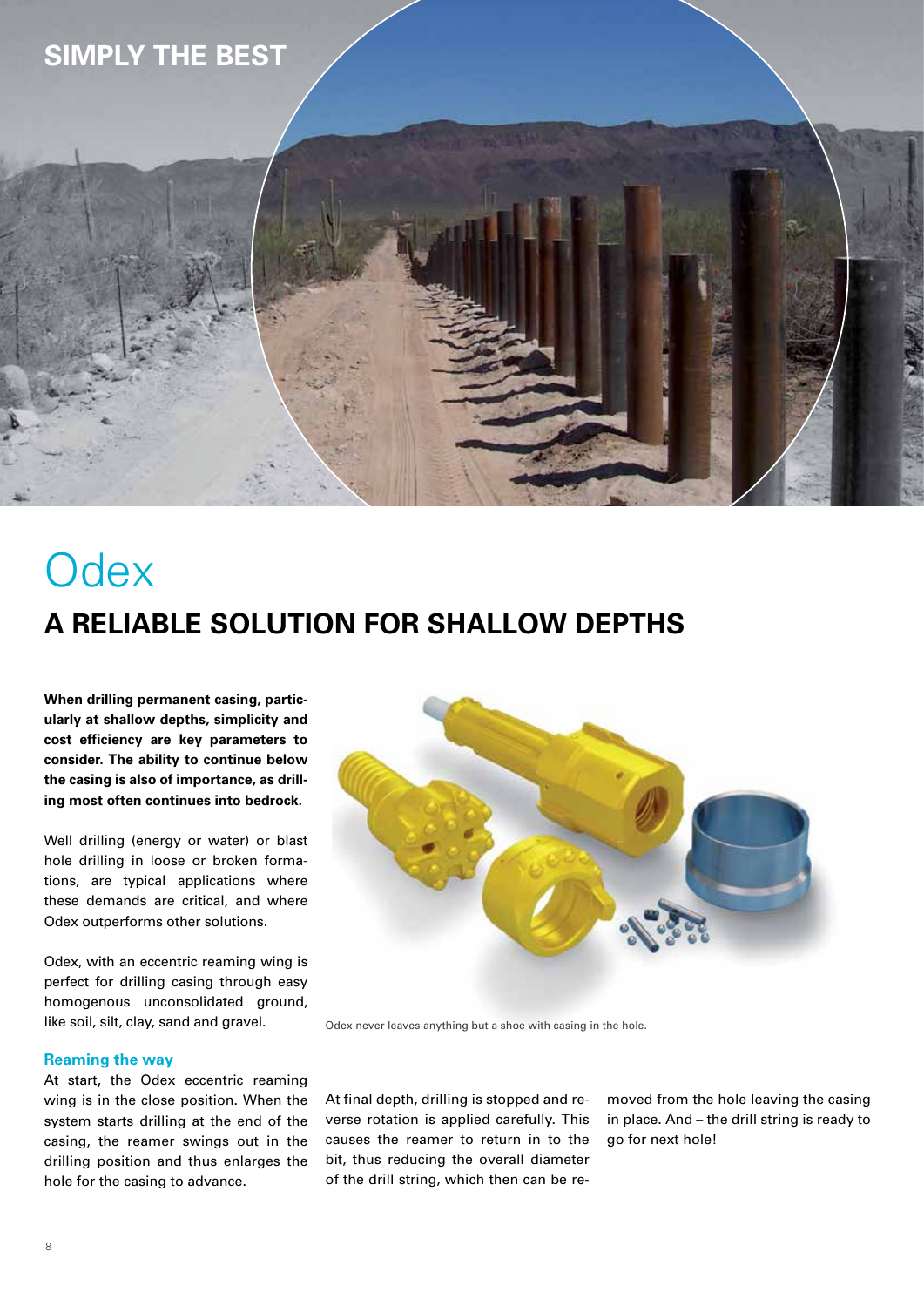## **PART OF THE SOLUTION**

**MilasCopco TERRANOX** 

Our well proven casing advancement systems, Symmetrix, Elemex and Odex, are very well suited for use together with different DTH hammers and drilling rigs on the market. For a complete solution, the Terranox DTH hammers, the Mustang drilling rigs and Unigrout grouting equipment are all products committed to reliable and safe geotechnical drilling. With Atlas Copco you can get a unique in-house turnkey solution for your geotechnical drilling operation.



## **Terranox**

**DTH drilling is gaining increased interest in geotechnical applications all around the world. With advantages such as improved hole straightness and reliable performance in challenging ground conditions, this method is turning into the number one choice for many construction companies and well drillers. Terranox is a range of DTH hammers dedicated to cost efficient and reliable geotechnical drilling.** 

High impact energy is not needed when drilling in loose overburden material. On the contrary, high impact can create unnecessary wear and increased risk of failure on the casing advancement systems.

Terranox hammers are designed to work efficiently also at lower pressures, which makes the hammers perfect for drilling of casings.

The Terranox hammers are based on a well-proven technology with over 30 years of successful operations. Terranox hammers are rugged, reliable and easily serviced.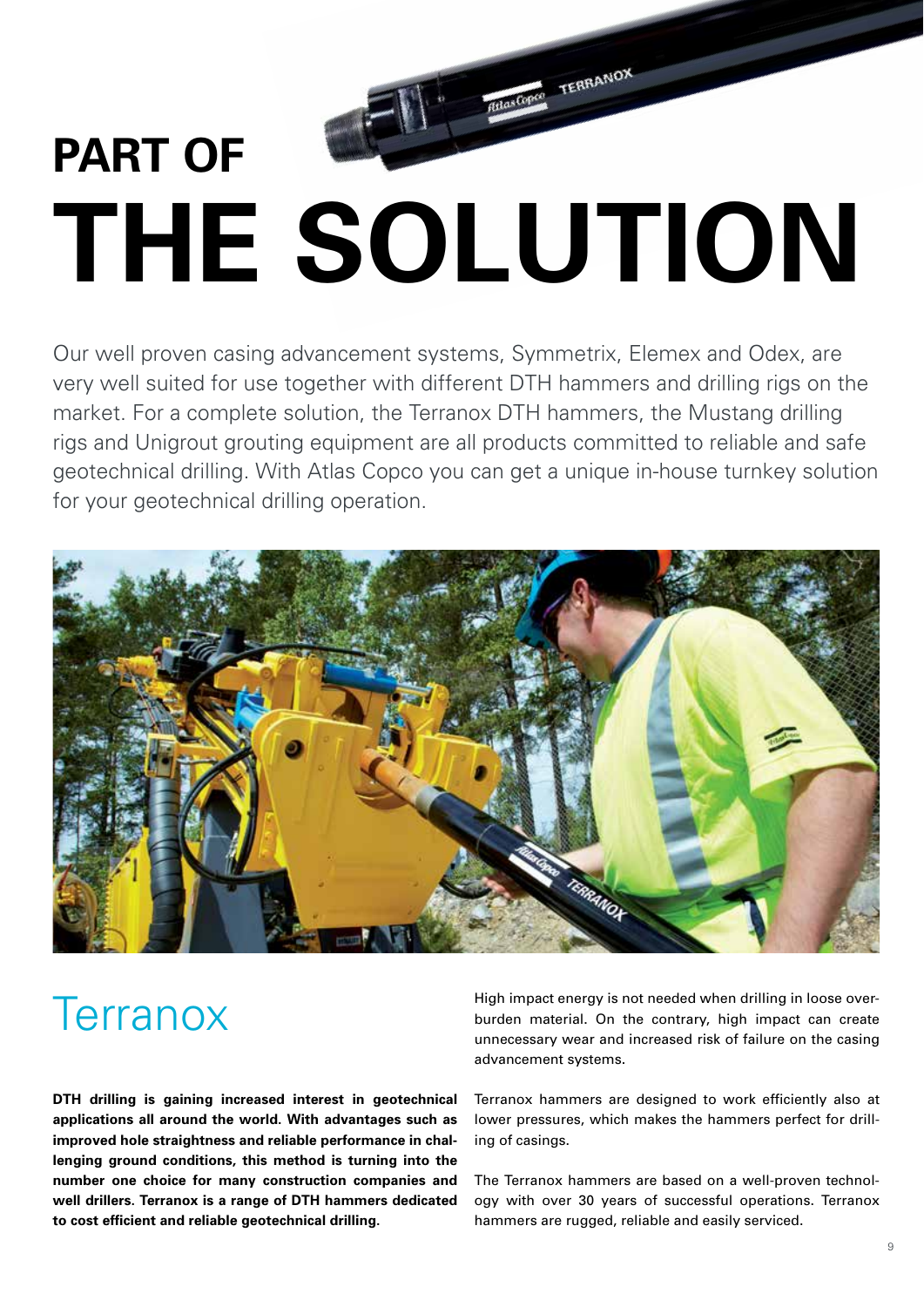

## **Casings**

#### **In casing advancement systems it is possible to use different types of casings depending on the application.**

The sizes can be from 76 up to 1220 mm, with different lengths and wall thickness depending on if the casing is to be permanent or retrievable.



## **Compressors**

**Compressed Air is most common medium to power the DTH hammer, flush out the cuttings and cool the drill string. For casing advancement systems, reliable air compressors with sufficient supply of pressure and volume is needed as part of set up in drilled casings operations.**

In general, the Terranox hammer requires a 12–14 bar air pressure, and a sufficient air volume for efficient removal of drilled cuttings. Atlas Copco well known compressors are provided in a range of different sizes and configuration to suit the demands of any casing advancement project.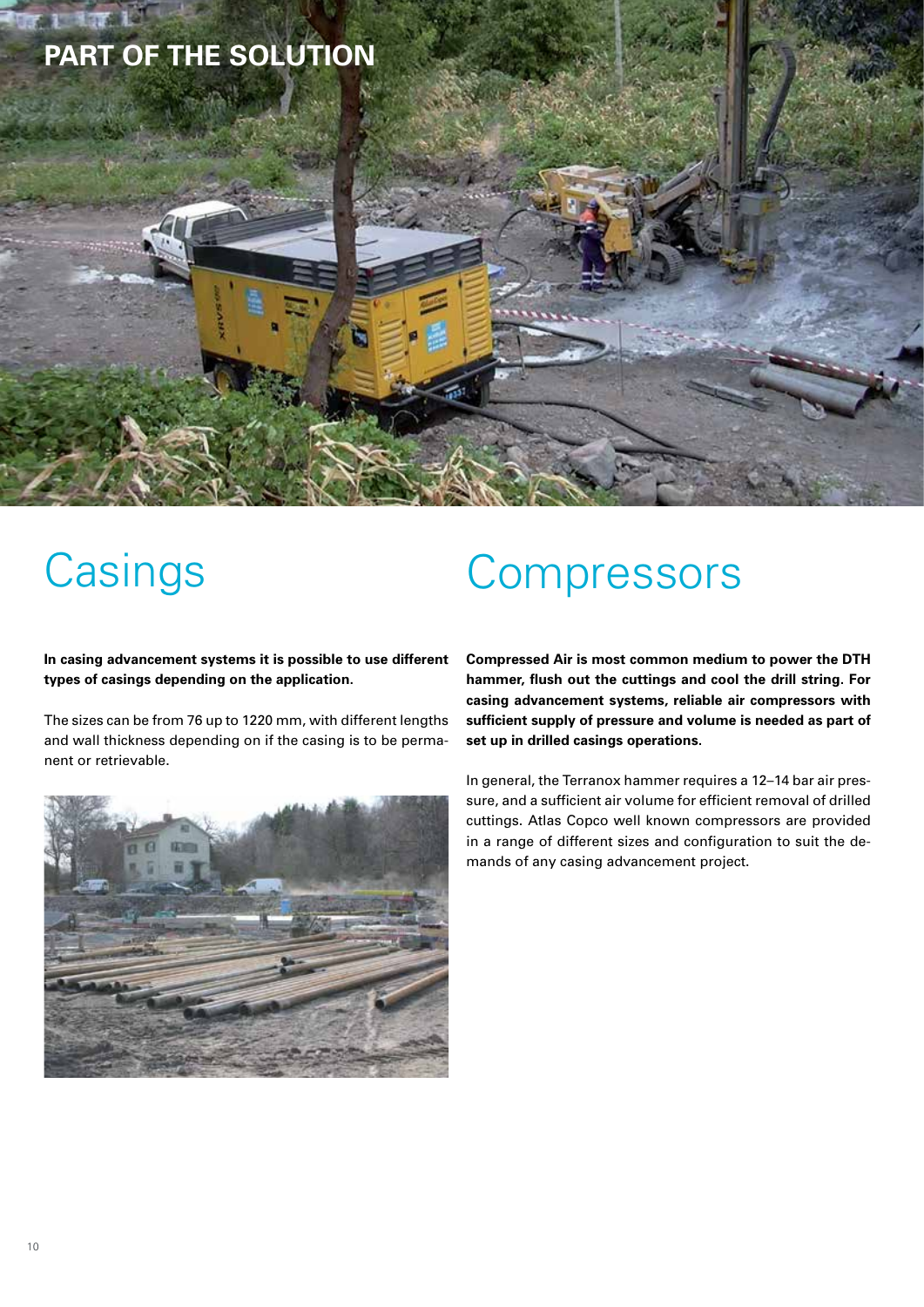

## **Mustang** geotechnical drilling rigs

## Unigrout grouting platforms

**The Mustang rigs offer a flexible concept for drilling, well suited for most drilling methods on the market. The rigs not only provide productivity during drilling, but also ensures an efficient ownership over the rig's full service life.**

The Mustang range is designed to meet the requirements of different geotechnical drilling areas where casing advancement systems are used; slope stabilization, underpinning, micropiling and well drilling.

We use standard modular components – feeds, rotary heads, boom systems and basic frames – all in order to provide the optimal configuration for the specific application.

Safety, ergonomics and daily maintenance are considered in the design to ensure operator can be safe and work efficiently.

With efficient operation and flexibility to meet your needs, the Mustang provides a unique opportunity to optimize your operation and keep the lifetime costs low.

**The Atlas Copco Unigrout range offers a range of grout systems designed to seal, strengthen or consolidate formations and structures by preparing and injecting grout.**

The platforms are operated by fully hydraulic power units, with electric or diesel drive. For urban applications, the Unigrout range provides a set of very compact, high performance, grouting units which are safe to operate, highly reliable and easy to clean and service.

In most of application demanding grout injection, controlling the grouting parameters is a must. Atlas Copco grouting equipment adds value by making it possible to control pressure and flow separately. For a full monitoring of the grouting treatment, the Logac electronic grout recorder, can be added to the solution.